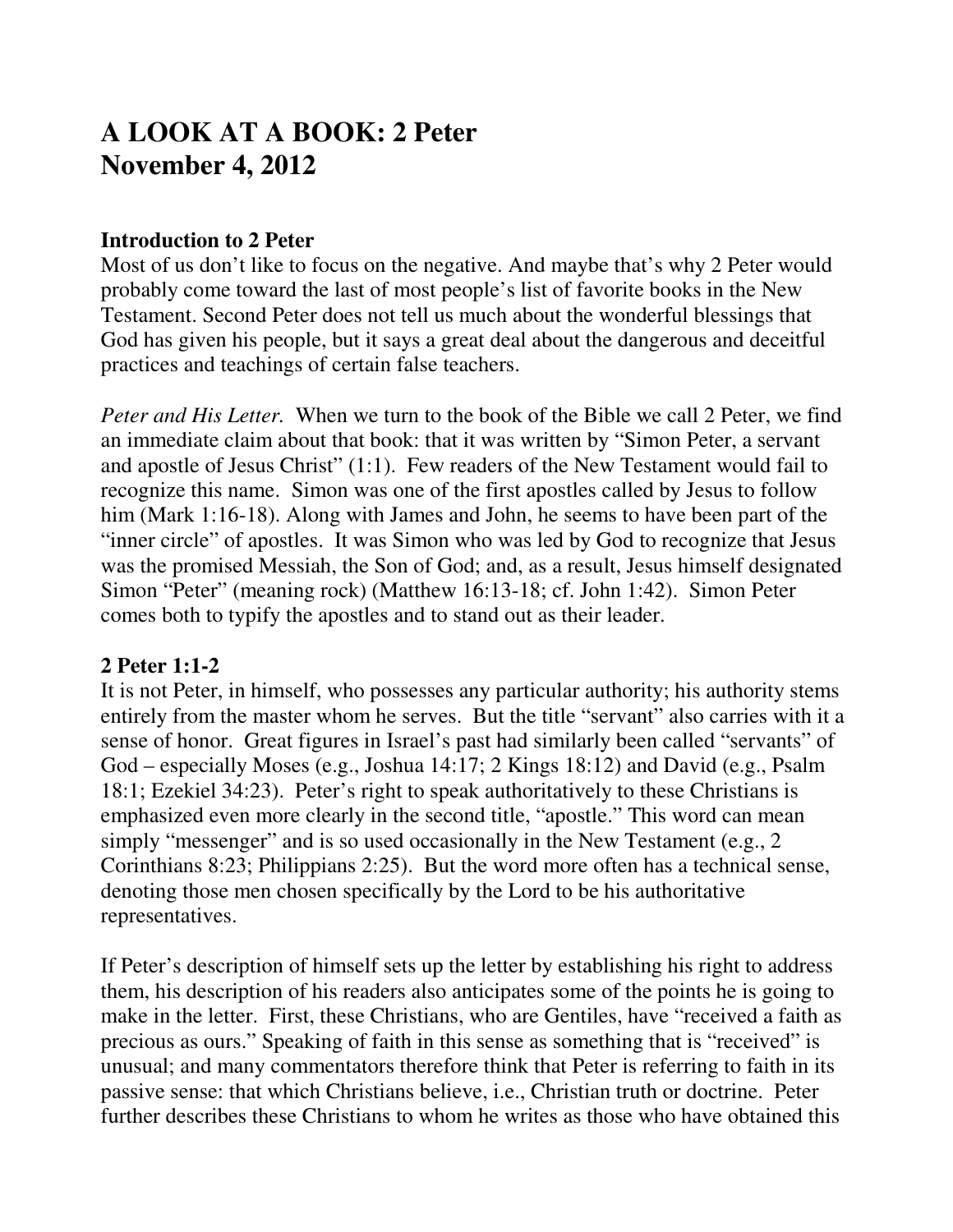faith "through the righteousness of our God and Savior Jesus Christ." This is the only place in the New Testament where we read of "the righteousness of…Jesus Christ." Everywhere else the righteousness is attributed to God. But this reference to Christ is in keeping with the whole tenor of the letter, which consistently puts Christ at the same level as God. Here we have one of the few verses in the New Testament where Jesus is explicitly called "God."

Verse 2 which follows generally the typical New Testament "greeting" form, continues to sound notes that will be heard throughout 2 Peter. "Grace" and "peace" appear frequently in these New Testament salutations. But only here in a New Testament letter opening do we find a prayer that "knowledge" might be "yours in abundance." "Knowledge" is a key idea in the letter.

### **2 Peter 1:3-11**

Like many good sermons, it has three points:

(1) God has given Christians all that they need to become spiritually mature (vv. 3-4).

(2) Christians must actively pursue spiritual maturity (vv. 5-9).

(3) Christians must pursue spiritual maturity if they expect to be welcomed into God's eternal kingdom (vv. 10-11).

*The Believer's Responsibility (vv. 5-9).* Peter's point is clear: Spiritual growth is not a matter that Christians can treat lightly; it is a goal to which we need to give ourselves body and soul, every day of our lives. Rather than summarizing this goal in a single word, Peter chooses to describe it as a series of ascending steps. Verses 5b-7 describe, like the steps in a staircase, eight Christian virtues that must be added, one to the other, as we move upward in our pursuit of spiritual maturity. Having said this, however, it is significant that Peter begins where he does (with "faith") and ends where he does (with "love"). Faith, of course, is the foundational Christian virtue (or, better, gift; see v. 1); with it we respond to God's call and come to know him and his Son, the Lord Jesus (v. 3). Peter calls on us to add "goodness" to our basic response to God's work. "Goodness" is the same word Peter used at the end of verse 3 to describe God's quality of moral excellence.

# **2 Peter 1:12-15**

Peter has introduced the letter (1:1-2) and its central purpose (vv. 3-11). In verses 16- 21, he will begin to explore the specific issues that have led him to write this letter – the erroneous ideas and practices of certain so-called Christians. But before Peter launches into these specifics, he does two things: (1) He commends his readers for their spiritual maturity (v. 12), and (2) he lets them know that he writes to them as one who is himself near death (vv. 13-15). Both points reinforce the strength of his appeal. The first removes the possibility that his readers might be offended by his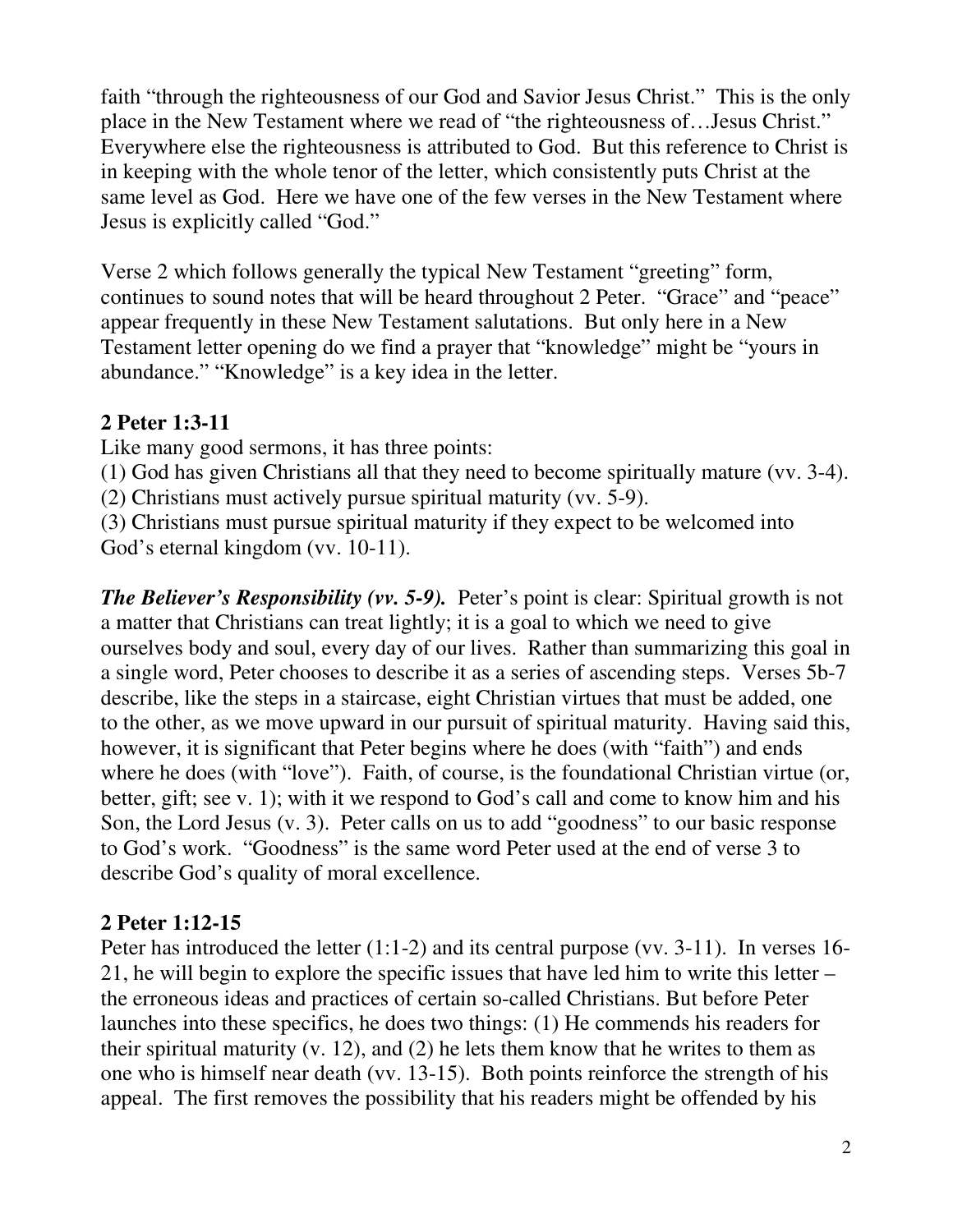warnings, while the second gives to his words a "death-bed" earnestness that reinforces the seriousness of what he is saying (John 21:18-19a).

# **2 Peter 1:16-21**

In 1:12-15, Peter has underscored the importance of what he had to say by characterizing this letter as a sort of last will and testament. In verses 16-21 he turns to the doctrinal issue that he thinks his readers are most in need of remembering in their present circumstances: the return of Christ in glory and judgment at the end of history. Peter highlights this matter by returning to it again at the end of the body of the letter (3:1-13), thereby creating a frame around the central part of the letter.

Peter attacks this eschatological skepticism by reaffirming "the power and coming of our Lord Jesus Christ" and citing two reasons why Christians can be sure that this coming will take place: (1) the eyewitness testimony of himself and other apostles who had seen the transfiguration of Jesus (vv. 16-18), and (2) the reliability of the prophecies of Scripture (vv. 19-21).

### *Peter's Eyewitness Testimony to the Parousia (vv. 16-18).*

This "we" must refer to Peter and other apostles since it was only they who were eyewitnesses of the Transfiguration. In Acts 3, addressing a crowd of Jews at the temple, Peter calls on his hearers to repent, "that times of refreshing may come from the Lord, and that he may send the Christ, who has been appointed for you – even Jesus. He must remain in heaven until the time comes for God to restore everything, as he promised long ago through his holy prophets" (Acts 3:19-21). Again, speaking before Cornelius and his household, Peter testified that Jesus was "the one whom God had appointed as judge of the living and the dead" (10:42).

The word "coming" is used throughout the New Testament as almost a technical term for Christ's return in glory – so much so that the underlying Greek word, *parousia*, has passed into our theological vocabulary. The Greeks used the word to refer to the special "presence" or even "coming" of a god. Josephus uses it to depict the terrifying appearance of God to Moses on Sinai. Especially significant perhaps for the New Testament use of the word is the application of *parousia* among the Greeks to the official visit of a ruler. Hence, as in verse 16 here, the word occurs seventeen times in the New Testament to refer to Christ's return in glory.

The Transfiguration involves a transformation in Jesus' appearance, but it is a transformation that reveals his true nature. It is this glorious and majestic nature, hidden, as it were, during his earthly life, that will be revealed to all the world at the time of his return. Put simply, the Transfiguration reveals Jesus as the glorious King,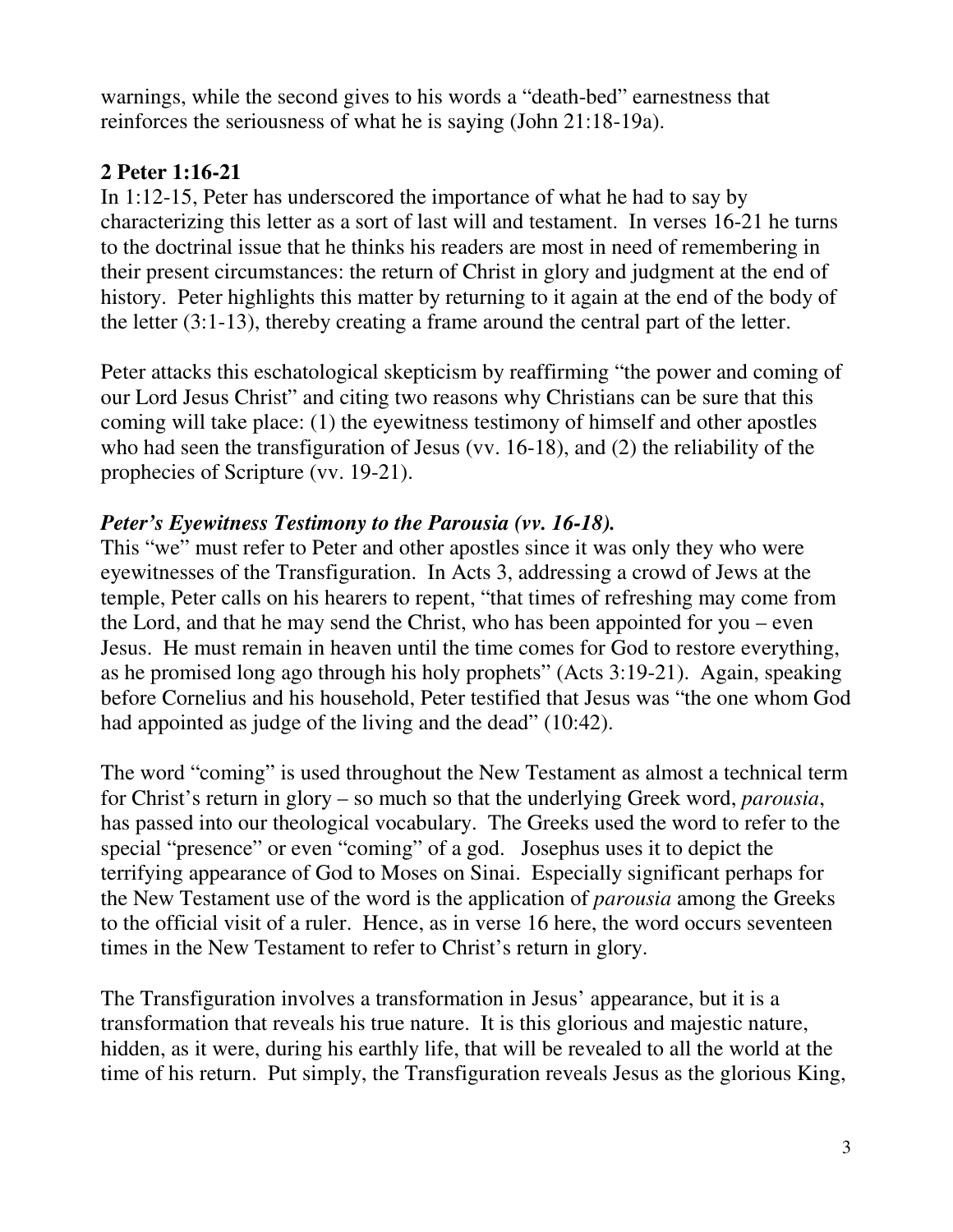and Peter was there to see it. He therefore has utter confidence that Jesus will return as the glorious King and establish his kingdom in its final and ultimate form.

# *The Testimony of the Prophets to the Parousia (vv. 19-21)*

The reliability of revelation is the idea that links verses 16-18 and verses 19-21. Peter, James, and John can testify to the revelation of Christ's glory in the Transfiguration. But also testifying to Christ's glorious appearance at the end of history are the prophets.

Paul picks up from the Old Testament prophets the idea of "the day of the Lord" – that time when God will intervene decisively in history to save his people and judge his enemies. As the Romans text demonstrates, New Testament writers proclaimed that, with the death and resurrection of Christ, God had fulfilled his promises about that day. But they were equally insistent that these past redemptive events did not include all that God has intended to do in saving his people and judging his enemies. The "day of the Lord" still awaits its culmination.

It is this as yet unfilled aspect of the day that Peter here picks up. He wants his readers to pay attention to the prophetic word "until the day dawns and the morning star rises in your hearts." The "day," as we have seen, is an Old Testament metaphor for the eschatological climax. The dawning of the day refers generally to the eschatological climax, whereas the rising of the morning star in the heart refers to the effects of that climax in the life of the believer. "Morning star" may refer to Christ himself, since Scripture elsewhere uses "star" as a messianic reference (Numbers 24:17; Revelation 22:16).

# **2 Peter 2:1-3**

With these verses, Peter introduces the subject that will occupy the rest of the letter body: a denunciation of false teachers. Peter hinted at the existence of these false teachers in 1:16, implying that they were accusing him and the other apostles of basing their prediction of the Parousia on "cleverly invented stories." Now he turns full attention to them. The key word in these verses is "destruction/destructive": the false teaching itself is destructive (v. 1) and will bring destruction on the false teachers themselves (vv. 1, 3).

# *Introduction of the False Teachers (v. 1a)*

Because God himself speaks reliably through his prophets, we must pay close attention to their words (1:19-21). "But," Peter reminds us, "there were also false prophets among the people." Old Testament false prophets regularly shared three characteristics: (1) they did not speak with divine authority; (2) their message was one of "good news," promising peace and security in contrast to the warnings about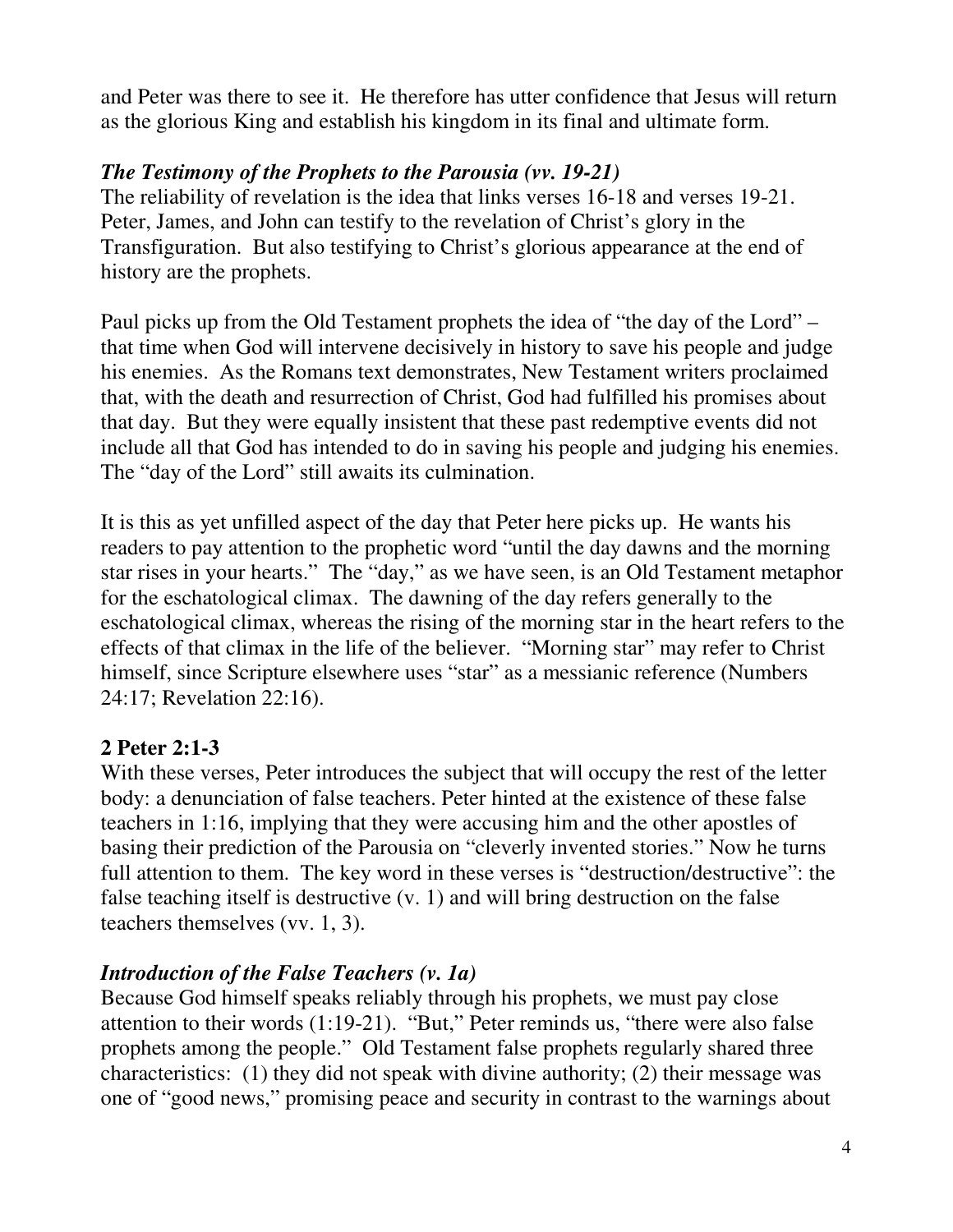judgment given by true prophets; and (3) they were shown to be worthy of condemnation. Peter applies all three characteristics to the "false teachers" he denounces. And we should especially take note that these false teachers, like the false prophets of old, scorn the idea of a judgment to come (see 3:2-10).

# *A Profile of the False Teachers (vv. 1b-3)*

(1) They are *devious* in their manner. Realizing that an open resistance to apostolic teaching would able useless, they introduce their false ideas "secretly."

(2) They are perpetrating a *serious error*: "even denying the sovereign Lord who bought them." "Sovereign Lord" translates to a term applied to God or Christ only four other times in the New Testament (Luke 2:29; Acts 4:24; Jude 4: Revelation 6:10).

(3) The outcome of their teaching is *destruction*. The word here refers to eschatological condemnation. Those who follow the theology of the false teachers will be led not to final salvation but to condemnation.

(4) The *destiny* of these false teachers is, like those who follow them, "destruction." The false teachers may think that they will not have to reckon with God's judgment, since they hold the view that this world will continue indefinitely as it is now (see  $3:2-5$ ).

(5) The *popularity* of these false teachers is great. "Many will follow their shameful ways."

(6) Their *impact* on the Christian movement is disastrous. For by following this erroneous teaching and lapsing into the kind of licentious behavior that Peter ascribes to the false teachers in 2:10-22, professing Christians bring "the way of truth into disrepute."

(7) The false teachers are *motivated by greed* (v. 3). Peter alludes to this motivation later in the chapter as well, comparing the false teachers to Balaam, "who loved the wages of wickedness" (2:15; cf. v. 14: "experts in greed"). Peter claims the false teachers are "exploiting" the believers, trading in "stories that they have made up." (8) This phrase brings us to the final characteristic of the false teachers: The *basis* of their teaching is "stories they have made up."

# **2 Peter 2:4-10a**

The idea that God reserves evil people for judgment is the key idea in this paragraph. The structure of 2:4-10a is simple: Peter writes one long conditional sentence. The "if" part of the sentence is long, extending from verses 4-8.

 If God did not spare angels... [v. 4] if he did not spare the ancient world... [v. 5] if he condemned the cities of Sodom and Gomorrah... [v. 6] if he rescued Lot... [vv. 7-8] then [v. 9a]: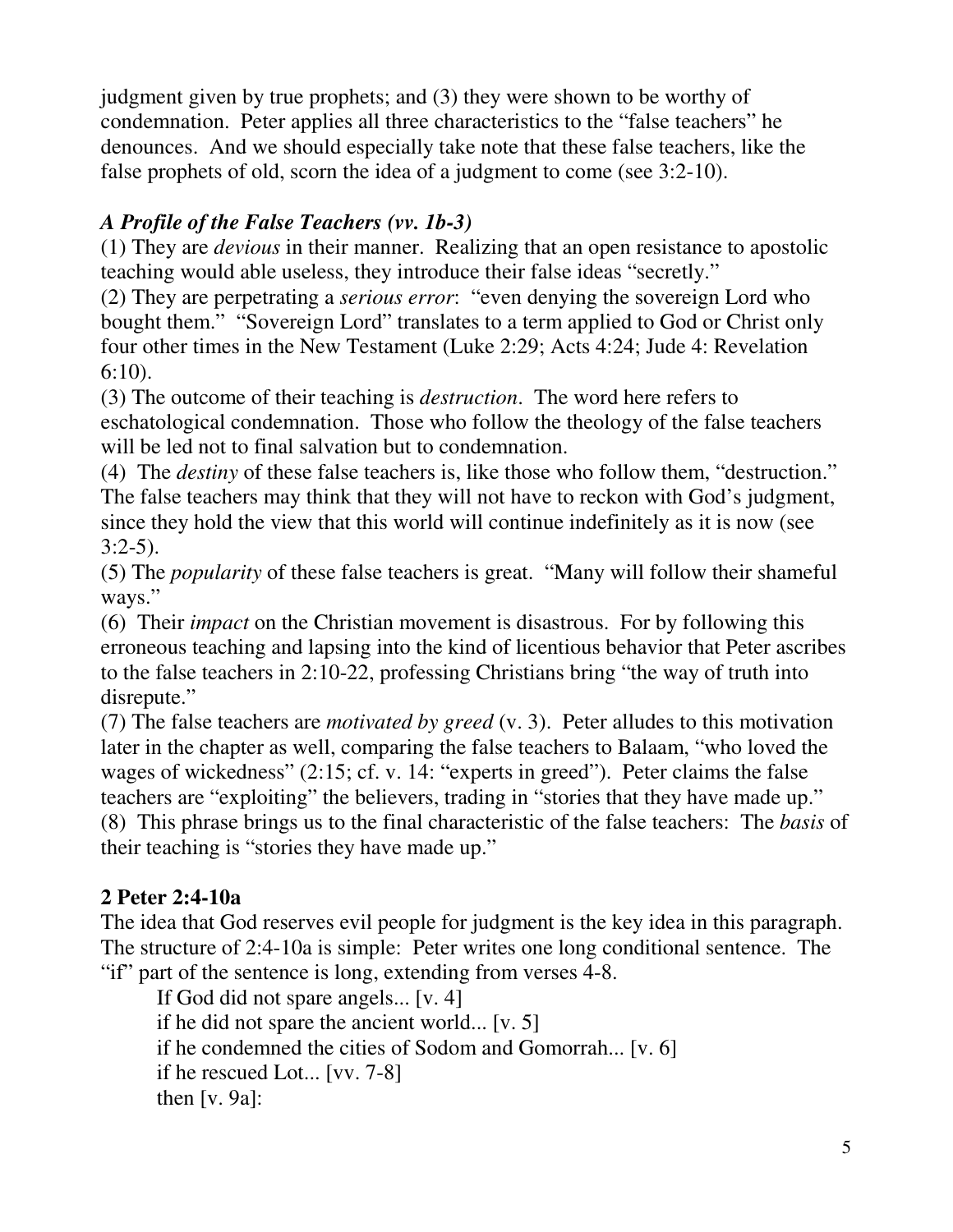the Lord knows how to rescue godly men... and to hold the unrighteous for the day of judgment.... [vv. 9-10a]

### **2 Peter 2:10b-16**

#### *The False Teachers' Sensuality (vv. 13b-16)*

(1) "Their idea of pleasure is to carouse in broad daylight."

(2) "Blots and blemishes." These are obviously general descriptions. The best way to define them is to recognize their opposites. Thus, in 3:14, Peter encourages his readers, as they look forward to the return of Christ, to "make every effort to be found *spotless, blameless.*"

(3) "With eyes full of adultery, they never stop sinning."

(4) "They seduce the unstable." "Seduce" translates a Greek word that has its roots in the world of hunting and fishing; it suggests the bait used to lure a fish to the hook or an animal to the trap.

(5) "They are experts in greed."

(6) "An accursed brood!" (lit., "children of curse").

(7) "They have left the straight way and wandered off to follow the way of Balaam son of Beor." Characterizing a philosophy or religion as a "way" was common in the ancient world. The imagery suggests a path of belief that one followed. Biblical writers picked up this language; the Christian movement is sometimes simply called "the Way" in the book of Acts (9:2; 19:9, 23; 22:4; 24:14, 22).

### **2 Peter 3:1-7**

Within the present unit (vv. 1-7), Peter's argument proceeds in three stages:

verses 1-2: Peter urges his readers to *remember* the truth

verses 3-4: Peter warns of scoffers

verses 5-7: Peter rebukes the scoffers for *forgetting* the truth

### **2 Peter 3:8-10**

Peter continues to deal with the disturbance created by the appearance of "scoffers" within the church. Peter uses the word "forget" to mark the two stages in his argument. In its first stage, he reminded the false teachers of an elementary point: The Old Testament reveals many occasions on which God intervened in his world in a direct and dramatic way. How foolish to think that God cannot judge and even destroy the world (v. 7) when he himself has created it (v. 5) and "destroyed" it once already (v. 6)! But Peter realizes that even faithful Christians have questions about the return of Christ. So in this paragraph he turns to them and makes two arguments: (1) We cannot interpret God's timetable by our human reckoning of time (v. 8); and (2) we must understand God's positive purpose in delaying the Parousia (v. 9). Peter